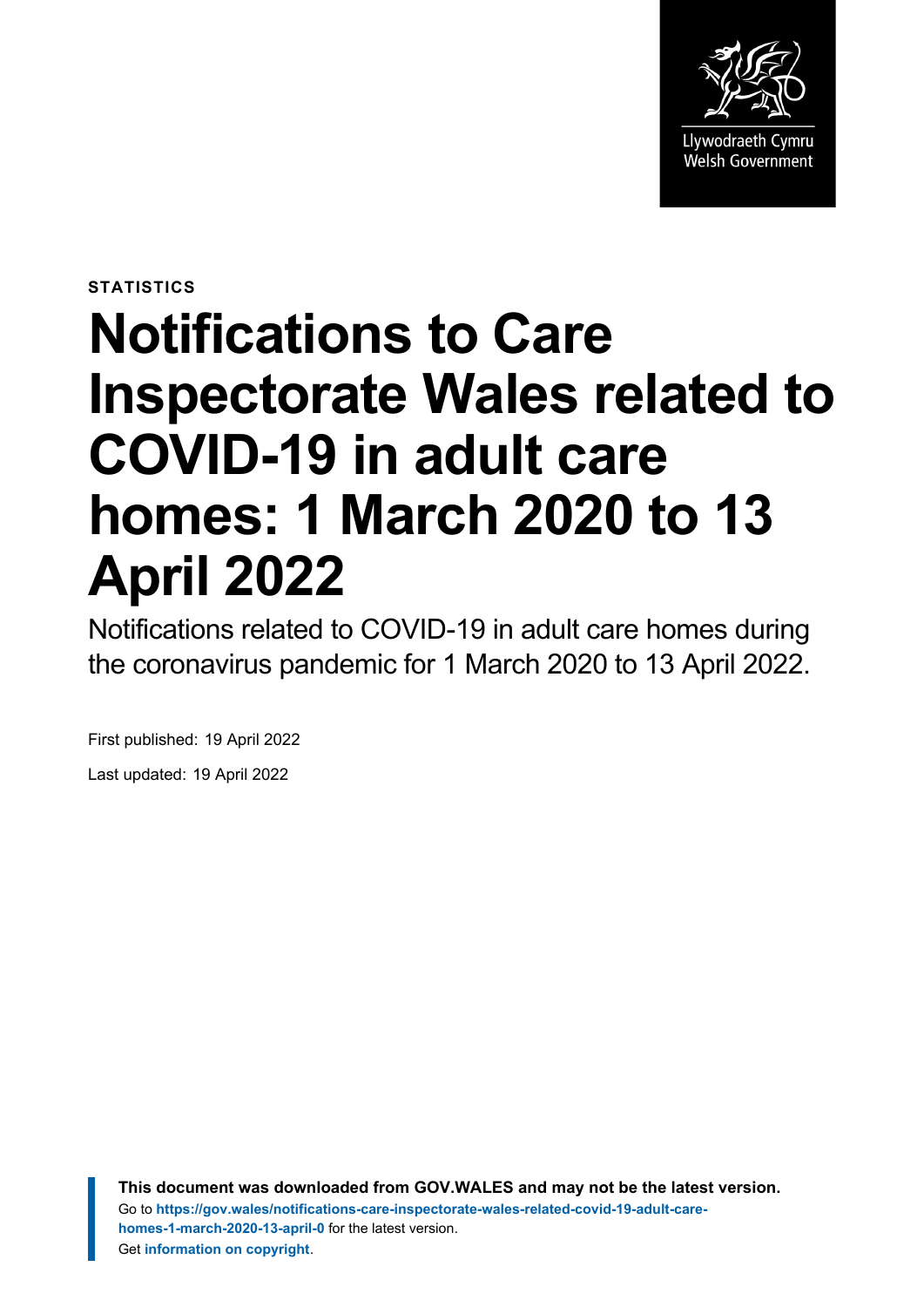# **Contents**

| <b>Introduction</b>                        |
|--------------------------------------------|
| <b>Main points</b>                         |
| <b>Notifications of cases</b>              |
| <b>Notifications of deaths</b>             |
| <b>Background</b>                          |
| <b>Quality and methodology information</b> |
| <b>Next update</b>                         |
| <b>Contact details</b>                     |

# <span id="page-1-0"></span>**Introduction**

In order to improve the timely availability of data related to coronavirus (COVID-19) in adult care homes the Welsh Government and Care Inspectorate Wales (CIW) have agreed to publish provisional counts of the number of adult care homes reporting one or more confirmed cases of COVID-19 and provisional counts of deaths in care homes, based on notifications by care home providers to CIW. This information helps to monitor the impact of COVID-19 and contributes to Wales and UK wide monitoring and decision-making.

This release includes information on the number of adult care homes that reported one or more confirmed cases of COVID-19 in the last 7 and 20 days to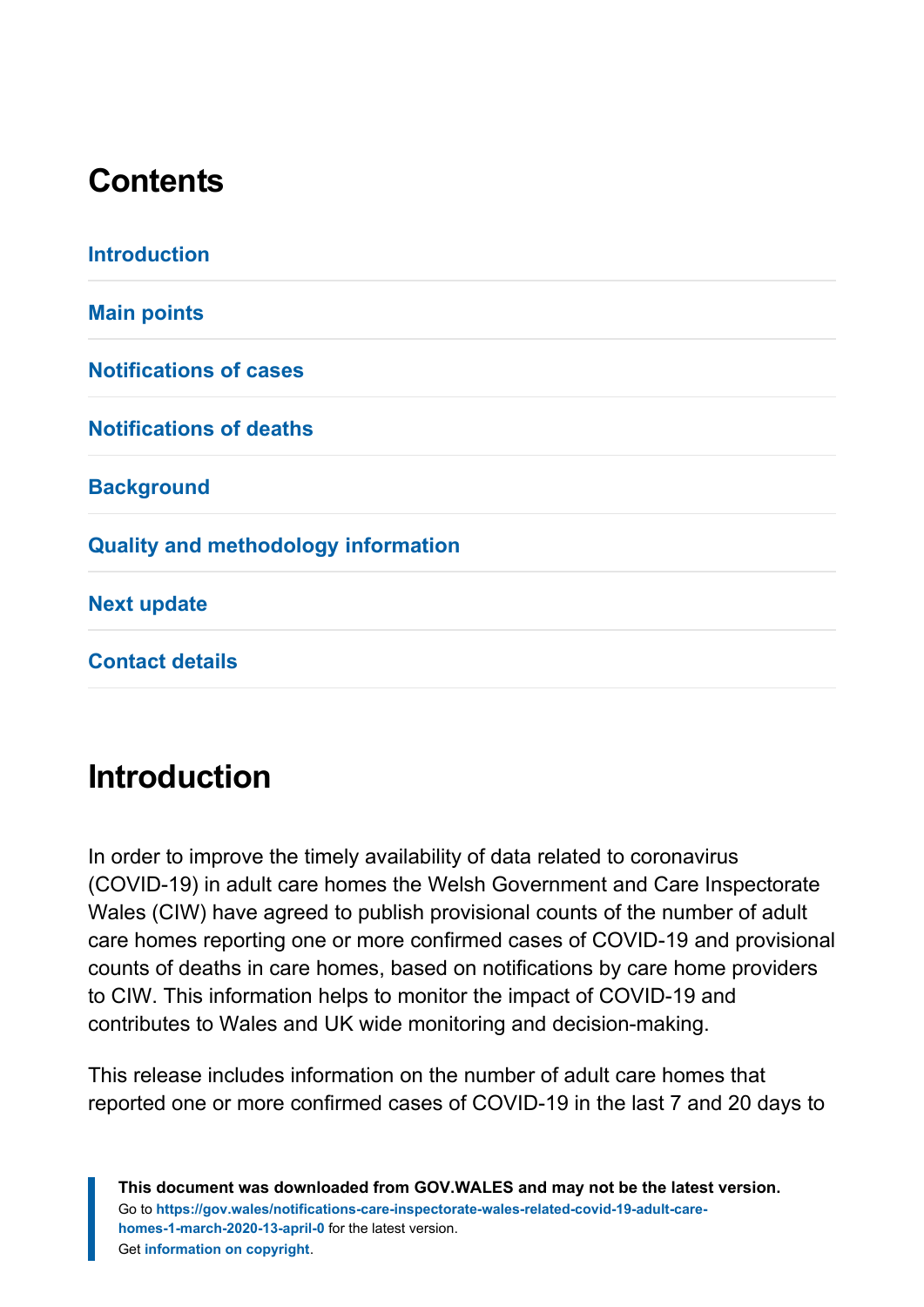CIW. This data shows only the number of care homes that have notified CIW of a confirmed COVID-19 case among their staff or residents and does not show the total number of coronavirus cases for that care home. Since the data shows the number of care homes that reported one or more COVID-19 cases in the last 7 days or 20 days, it does not show whether there is currently an active coronavirus case in the care home. This data is reliant on registered providers reporting consistently and accurately. This data has been collected to inform CIW's regulatory activities and decisions, and to enable CIW to monitor care homes with outbreaks of COVID-19.

The data included in this release is subject to revisions and previous publications are not revised. The latest figures are the most up to date figures.

# <span id="page-2-0"></span>**Main points**

- 150 adult care homes in Wales have notified CIW of one or more confirmed cases of COVID-19, in staff or residents, in the last 7 days.
- 319 adult care homes in Wales have notified CIW of one or more confirmed cases of COVID-19, in staff or residents, in the last 20 days.
- CIW have been notified of 14,639 deaths of residents in adult care homes since 1 March 2020. This covers deaths from all causes, not just COVID-19.
- 66.9% of total deaths from 1 March 2020 were for residents in care homes with nursing.
- CIW has been notified of 2,171 care home resident deaths with suspected or confirmed COVID-19 since 1 March 2020. This makes up 14.8% of all adult care home resident reported deaths during this period.
- In the last two weeks, there have been 21 reported deaths of care home residents relating to suspected or confirmed COVID-19.
- There are 1,032 adult care homes and 17 adult and child care homes in Wales.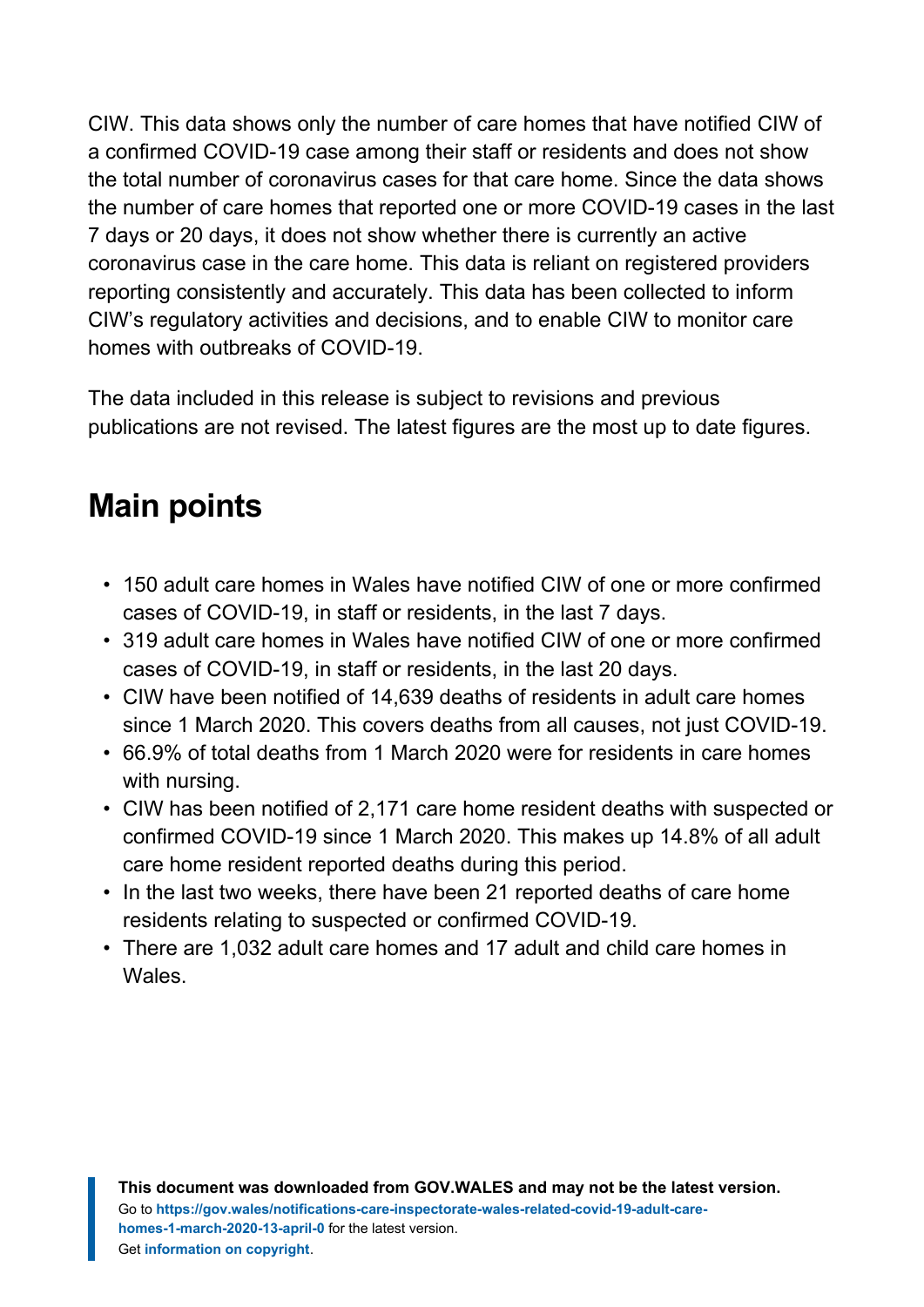# <span id="page-3-0"></span>**Notifications of cases**

This section covers the number of adult care homes, and adult and child care homes, that reported one or more confirmed cases of COVID-19 in the last 7 and 20 days to CIW. The data does not show the current number of confirmed COVID-19 cases in adult care homes or whether there is currently an active case in the care home.

### Chart 1: Number of adult care homes which have notified CIW of one or more confirmed cases of COVID-19 in the past 7 or 20 days, up to 13 April 2022



Source: Notifications of Cases received by Care Inspectorate Wales

#### **[Notifications to Care Inspectorate Wales related to COVID-19 in adult care](https://statswales.gov.wales/Catalogue/Health-and-Social-Care/Services-for-Social-Care-and-Childrens-Day-Care/notifications-to-care-inspectorate-wales-related-to-covid-19-in-adult-care-homes?_ga=2.262857870.328160882.1646637789-1086771297.1619441781) homes [on StatsWales](https://statswales.gov.wales/Catalogue/Health-and-Social-Care/Services-for-Social-Care-and-Childrens-Day-Care/notifications-to-care-inspectorate-wales-related-to-covid-19-in-adult-care-homes?_ga=2.262857870.328160882.1646637789-1086771297.1619441781)**

### **As at 13 April 2022**

• The number of adult care homes which have notified CIW of one or more confirmed cases of COVID-19, in staff or residents, in the last 7 and 20 days

**This document was downloaded from GOV.WALES and may not be the latest version.** Go to **[https://gov.wales/notifications-care-inspectorate-wales-related-covid-19-adult-care](https://gov.wales/notifications-care-inspectorate-wales-related-covid-19-adult-care-homes-1-march-2020-13-april-0)[homes-1-march-2020-13-april-0](https://gov.wales/notifications-care-inspectorate-wales-related-covid-19-adult-care-homes-1-march-2020-13-april-0)** for the latest version. Get **[information on copyright](https://gov.wales/copyright-statement)**.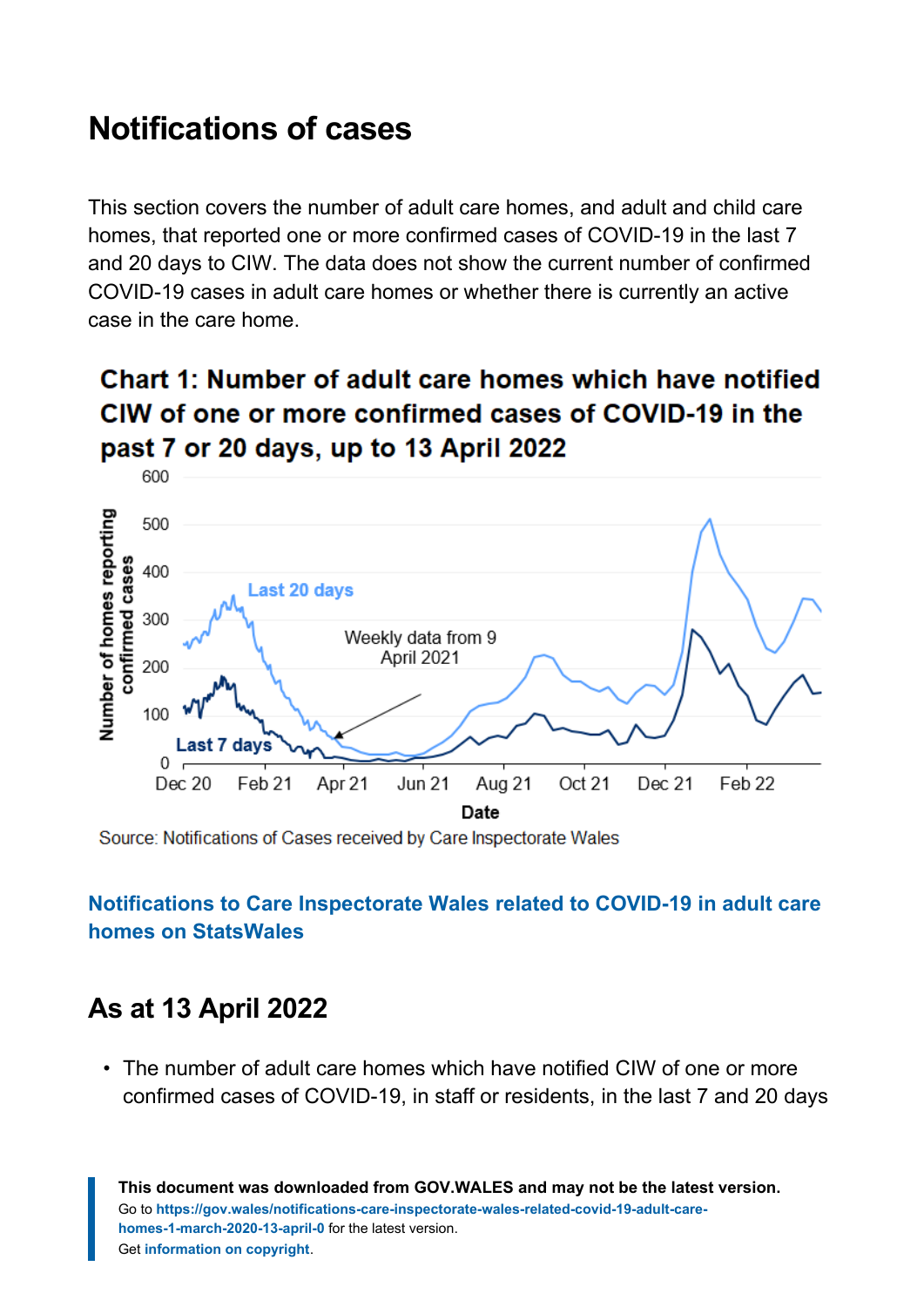generally decreased from January 2021. Following an increase in notifications from early June 2021 to mid-September 2021, notifications generally decreased until mid-November 2021.

- In mid-January 2022, notifications increased to the highest levels since reporting began but have since fallen before increasing in March 2022. However, notifications have generally decreased over recent weeks.
- 150 (14.3%) adult care homes notified CIW of one or more confirmed cases of COVID-19, in staff or residents, in the past 7 days. This is an increase compared to 146 (13.9%) in the 7 days up to 6 April 2022.
- 319 (30.4%) adult care homes notified CIW of one or more confirmed cases of COVID-19, in staff or residents, in the past 20 days. This is a decrease compared to 343 (32.7%) in the 20 days up to 6 April 2022.

# <span id="page-4-0"></span>**Notifications of deaths**

This section covers the number of deaths of residents in adult care homes, and adult and child care homes, based on statutory notifications by care home providers to CIW.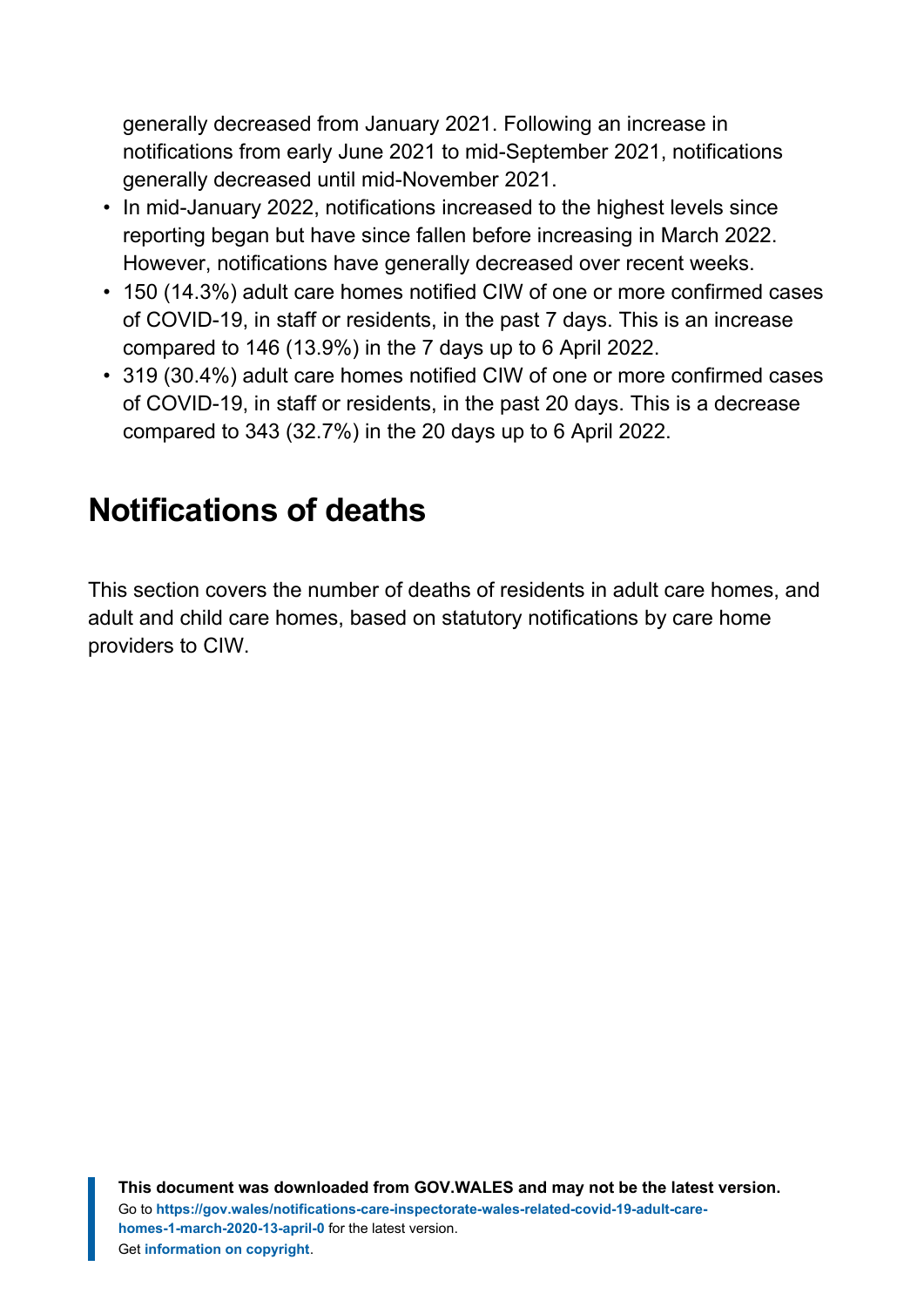**Chart 2: Notifications of deaths of residents received** from adult care homes, includes deaths from all causes (7 day rolling average), 1 March 2018 to **13 April 2022** 



Source: Notifications of Service User Deaths received by Care Inspectorate Wales

#### **[Notifications to Care Inspectorate Wales related to COVID-19 in adult care](https://statswales.gov.wales/Catalogue/Health-and-Social-Care/Services-for-Social-Care-and-Childrens-Day-Care/notifications-to-care-inspectorate-wales-related-to-covid-19-in-adult-care-homes?_ga=2.112352260.1657115505.1643008545-1086771297.1619441781) homes [on StatsWales](https://statswales.gov.wales/Catalogue/Health-and-Social-Care/Services-for-Social-Care-and-Childrens-Day-Care/notifications-to-care-inspectorate-wales-related-to-covid-19-in-adult-care-homes?_ga=2.112352260.1657115505.1643008545-1086771297.1619441781)**

The average of the 2018 and 2019 7 day rolling averages are included as a comparison to the 2020-2022 data.

Daily data is only available from 1 January 2018. Therefore, the average of 2018 and 2019 7 day rolling average begins on 7 January to avoid a misleading decrease in the two year average, where a full week of data was not available.

### **Main points**

• Notifications of deaths in adult care home residents rose sharply from early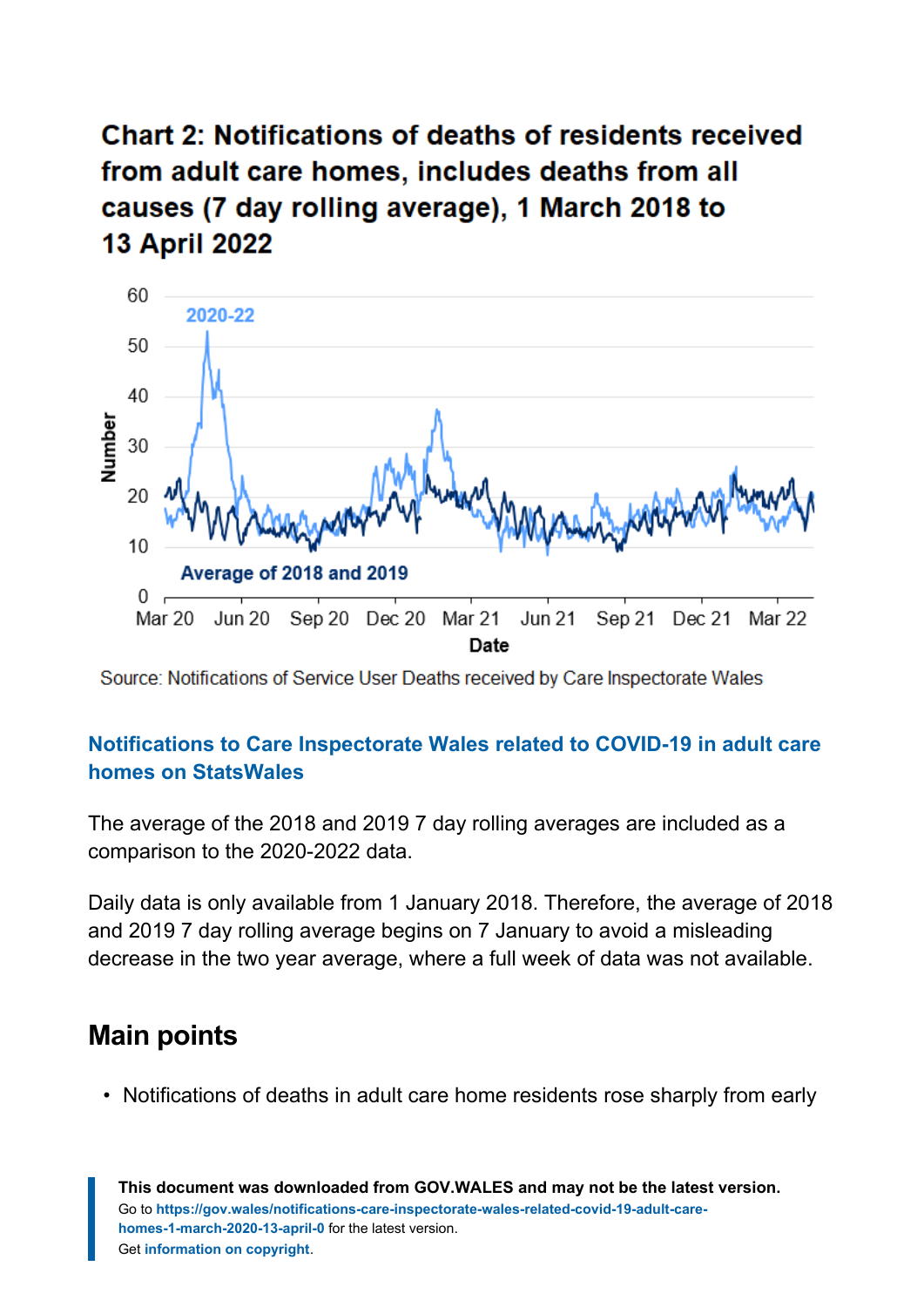April 2020 and peaked in early May 2020. By mid-June 2020 notifications had returned to the 2018 and 2019 average, however, they increased again through November 2020 and December 2020.

- From early January 2021, notifications increased but remained below the peak in May 2020. Following this, the number of notifications generally remained below or similar to the 2018 and 2019 average until mid-July 2021.
- From mid-July 2021, notifications of deaths in adult care home residents increased. After a period of reduction during August 2021, they have since fluctuated and generally remain similar to the 2018 and 2019 average.
- Between 1 March 2020 and 13 April 2022, CIW have been notified of 14,639 deaths in adult care home residents. This covers deaths from all causes, not just COVID-19.

### **Notifications of deaths by type of care**

### Chart 3: Deaths of residents notified to CIW from adult care homes by type of care provided and day of notification (7 day rolling average), 1 March 2020 to **13 April 2022**



Source: Notifications of Service User Deaths received by Care Inspectorate Wales

**This document was downloaded from GOV.WALES and may not be the latest version.** Go to **[https://gov.wales/notifications-care-inspectorate-wales-related-covid-19-adult-care](https://gov.wales/notifications-care-inspectorate-wales-related-covid-19-adult-care-homes-1-march-2020-13-april-0)[homes-1-march-2020-13-april-0](https://gov.wales/notifications-care-inspectorate-wales-related-covid-19-adult-care-homes-1-march-2020-13-april-0)** for the latest version. Get **[information on copyright](https://gov.wales/copyright-statement)**.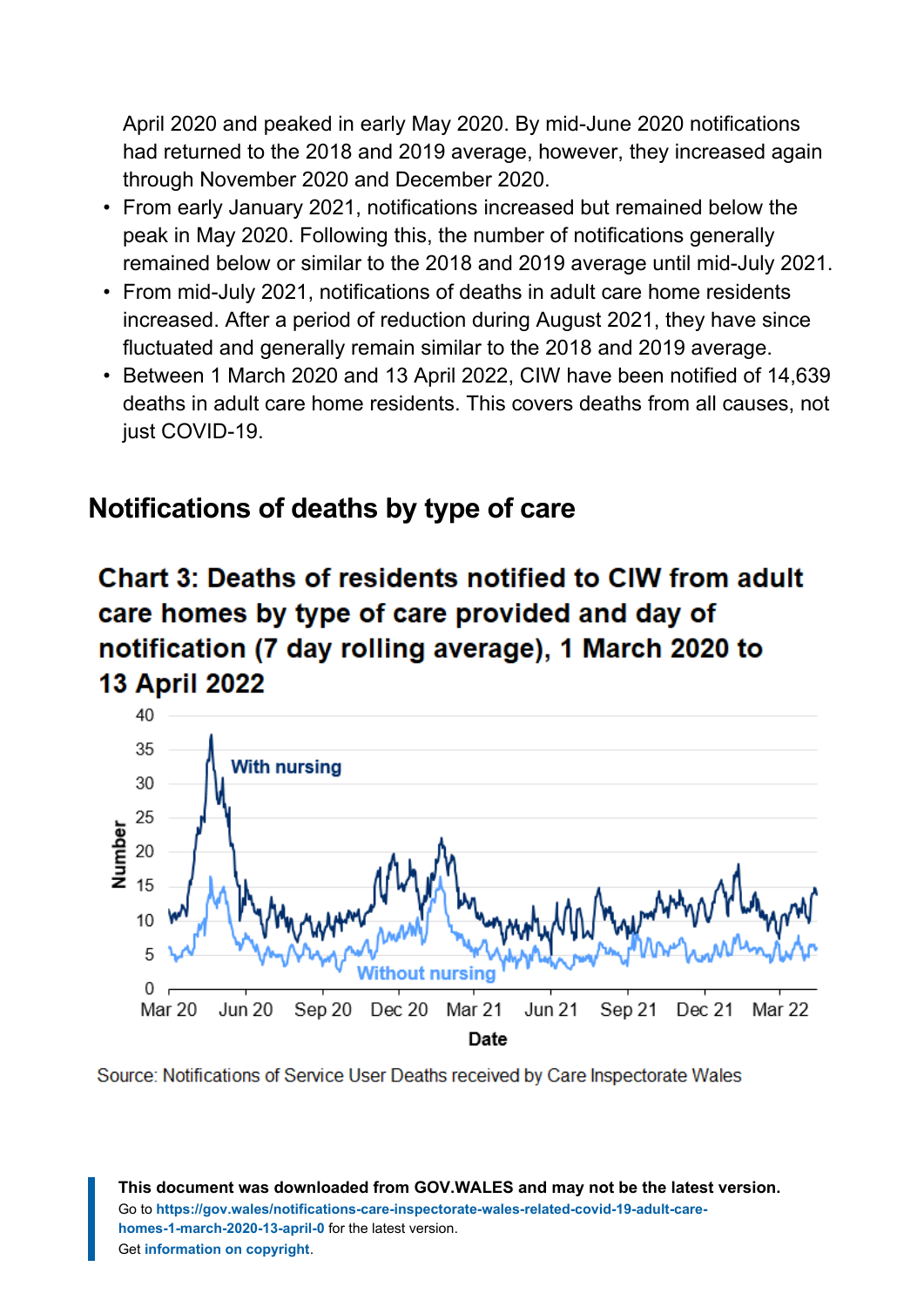#### **[Notifications to Care Inspectorate Wales related to COVID-19 in adult care](https://statswales.gov.wales/Catalogue/Health-and-Social-Care/Services-for-Social-Care-and-Childrens-Day-Care/notifications-to-care-inspectorate-wales-related-to-covid-19-in-adult-care-homes) homes [on StatsWales](https://statswales.gov.wales/Catalogue/Health-and-Social-Care/Services-for-Social-Care-and-Childrens-Day-Care/notifications-to-care-inspectorate-wales-related-to-covid-19-in-adult-care-homes)**

A full breakdown of all data from 1 January 2018 can be found on **[StatsWales.](https://statswales.gov.wales/Catalogue/Health-and-Social-Care/Services-for-Social-Care-and-Childrens-Day-Care/notifications-to-care-inspectorate-wales-related-to-covid-19-in-adult-care-homes)** During 2019, care home services were undergoing reregistration with CIW due to new legislation, which introduced a new method of notifying CIW of deaths of care home residents. This may have resulted in some disruptions to notifications being submitted.

#### **Main points**

• From 1 March 2020 to 13 April 2022, CIW have been notified of 9,787 deaths (66.9%) with nursing and 4,852 deaths (33.1%) without nursing in adult care home residents.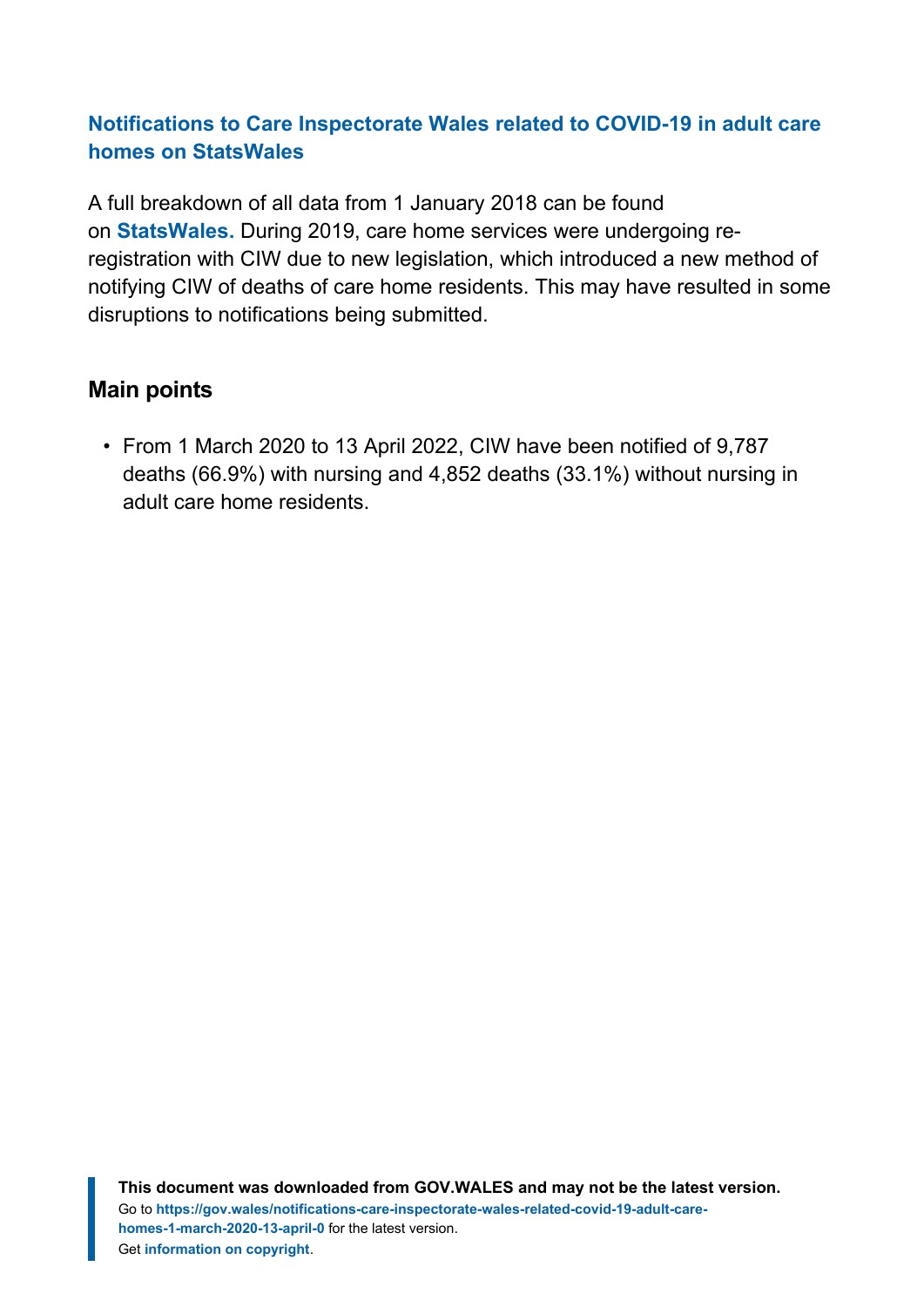#### **Notifications of deaths by cause**

### Chart 4: Deaths notified to CIW of care home residents by cause of death and day of notification (7 day rolling average), 1 March 2020 to 13 April 2022



Source: Notifications of Service User Deaths received by Care Inspectorate Wales

#### **[Notifications to Care Inspectorate Wales related to COVID-19 in adult care](https://statswales.gov.wales/Catalogue/Health-and-Social-Care/Services-for-Social-Care-and-Childrens-Day-Care/notifications-to-care-inspectorate-wales-related-to-covid-19-in-adult-care-homes?_ga=2.15823030.1657115505.1643008545-1086771297.1619441781) homes [on StatsWales](https://statswales.gov.wales/Catalogue/Health-and-Social-Care/Services-for-Social-Care-and-Childrens-Day-Care/notifications-to-care-inspectorate-wales-related-to-covid-19-in-adult-care-homes?_ga=2.15823030.1657115505.1643008545-1086771297.1619441781)**

COVID-19 related deaths included in the chart include both confirmed and suspected COVID-19. The **[care home testing](https://gov.wales/pdf-optimised/node/COVID-19) policy** was expanded on 16 May 2020 to include tests offered to all symptomatic and asymptomatic staff and residents who have never tested positive for COVID-19 even where the home had not reported possible or confirmed cases. More widespread testing may have resulted in some deaths recorded as non-COVID-19 deaths when previously they may have been recorded as suspected COVID-19 deaths.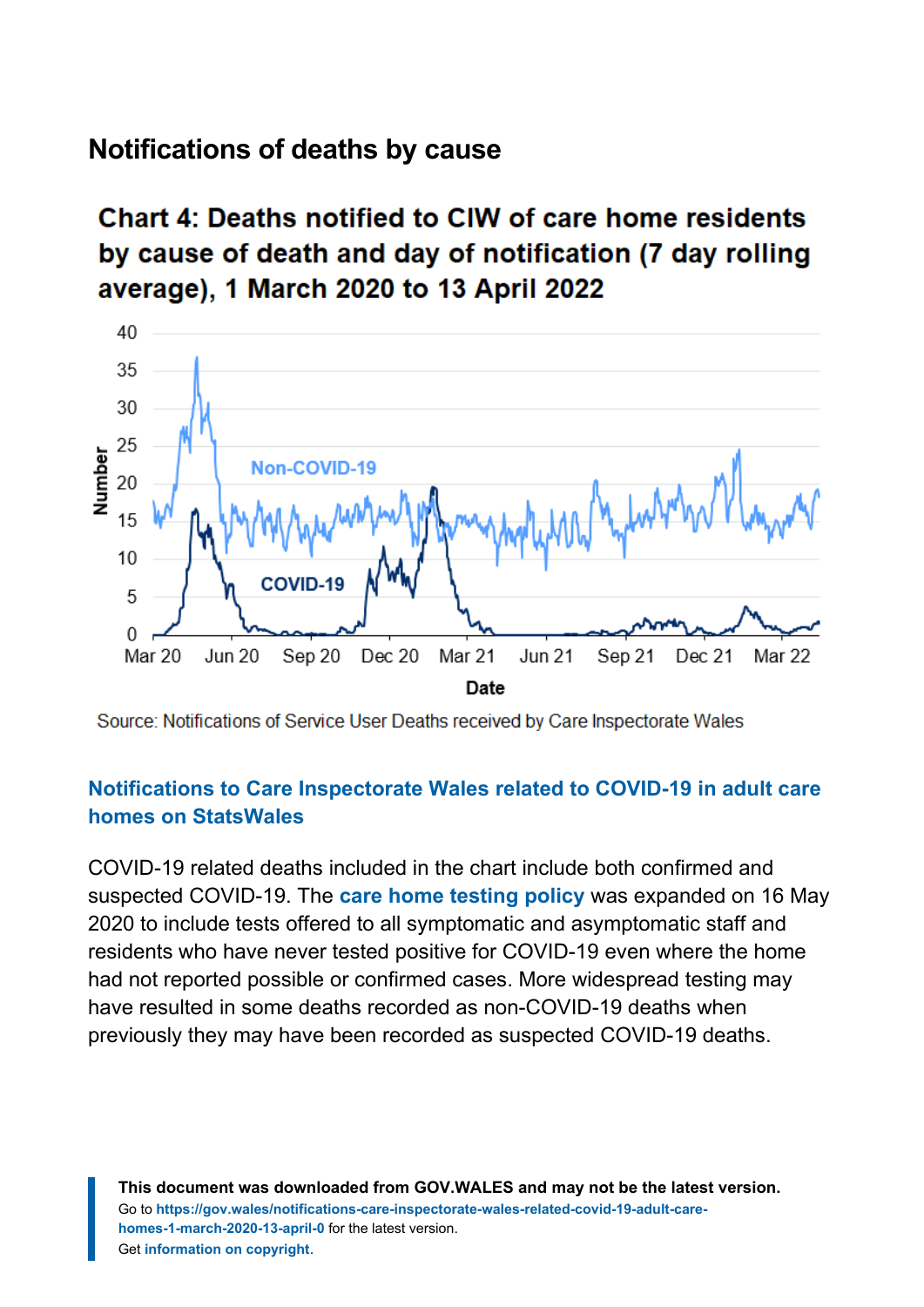#### **From 1 March 2020 to 13 April 2022**

- CIW has been notified of 2,171 care home resident deaths with suspected or confirmed COVID-19. This makes up 14.8% of all reported deaths.
- 1,641 of these were reported as confirmed COVID-19 and 530 suspected COVID-19.
- The first suspected COVID-19 death notified to CIW was on the 16 March 2020, which occurred in a hospital setting.
- At the start of November 2020 there was an increase in the number of COVID-19 related deaths notified to CIW. There was a further increase in January 2021 that exceeded the number seen at the end of April 2020.
- Between 27 March 2021 and 21 June 2021, there were no reported deaths of care home residents relating to suspected or confirmed COVID-19.
- In the last two weeks, there have been 21 reported deaths of care home residents relating to suspected or confirmed COVID-19.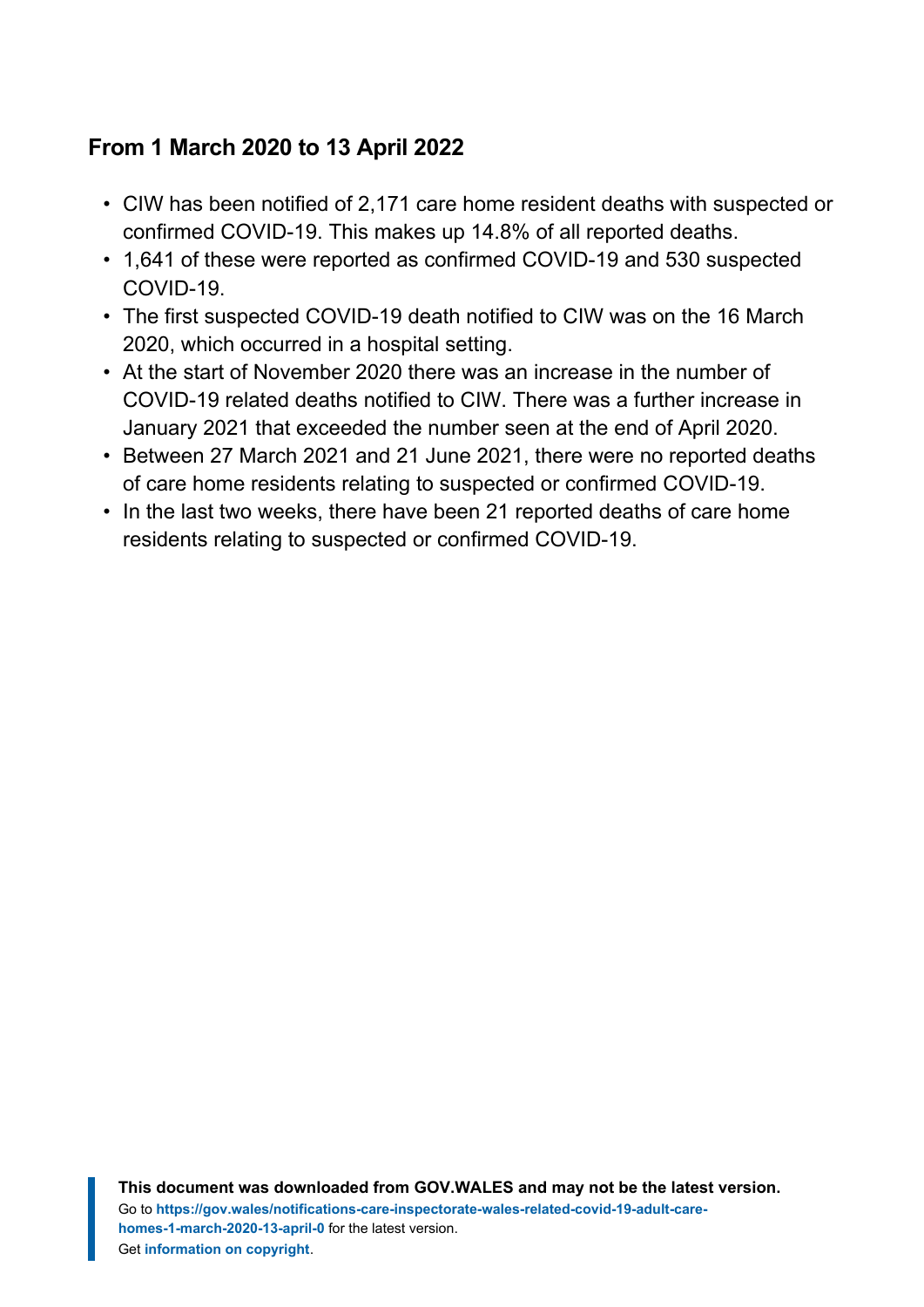### **Notifications of deaths by location**

# Chart 5: Notifications of deaths of adult care home residents with confirmed or suspected COVID-19 by location of death and day of notification (7 day rolling average), 7 March 2020 to 13 April 2022



Source: Notifications of Service User Deaths received by Care Inspectorate Wales

#### **[Notifications to Care Inspectorate Wales related to COVID-19 in adult care](https://statswales.gov.wales/Catalogue/Health-and-Social-Care/Services-for-Social-Care-and-Childrens-Day-Care/notifications-to-care-inspectorate-wales-related-to-covid-19-in-adult-care-homes?_ga=2.23659704.328160882.1646637789-1086771297.1619441781) homes [on StatsWales](https://statswales.gov.wales/Catalogue/Health-and-Social-Care/Services-for-Social-Care-and-Childrens-Day-Care/notifications-to-care-inspectorate-wales-related-to-covid-19-in-adult-care-homes?_ga=2.23659704.328160882.1646637789-1086771297.1619441781)**

### **Table 1: Notifications of deaths of adult care home residents with confirmed or suspected COVID-19 by location of death, 1 March 2020 to 13 April 2022**

| <b>Location of death</b> | <b>Number</b> |
|--------------------------|---------------|
| In the care home         | 1.477         |

**This document was downloaded from GOV.WALES and may not be the latest version.** Go to **[https://gov.wales/notifications-care-inspectorate-wales-related-covid-19-adult-care](https://gov.wales/notifications-care-inspectorate-wales-related-covid-19-adult-care-homes-1-march-2020-13-april-0)[homes-1-march-2020-13-april-0](https://gov.wales/notifications-care-inspectorate-wales-related-covid-19-adult-care-homes-1-march-2020-13-april-0)** for the latest version. Get **[information on copyright](https://gov.wales/copyright-statement)**.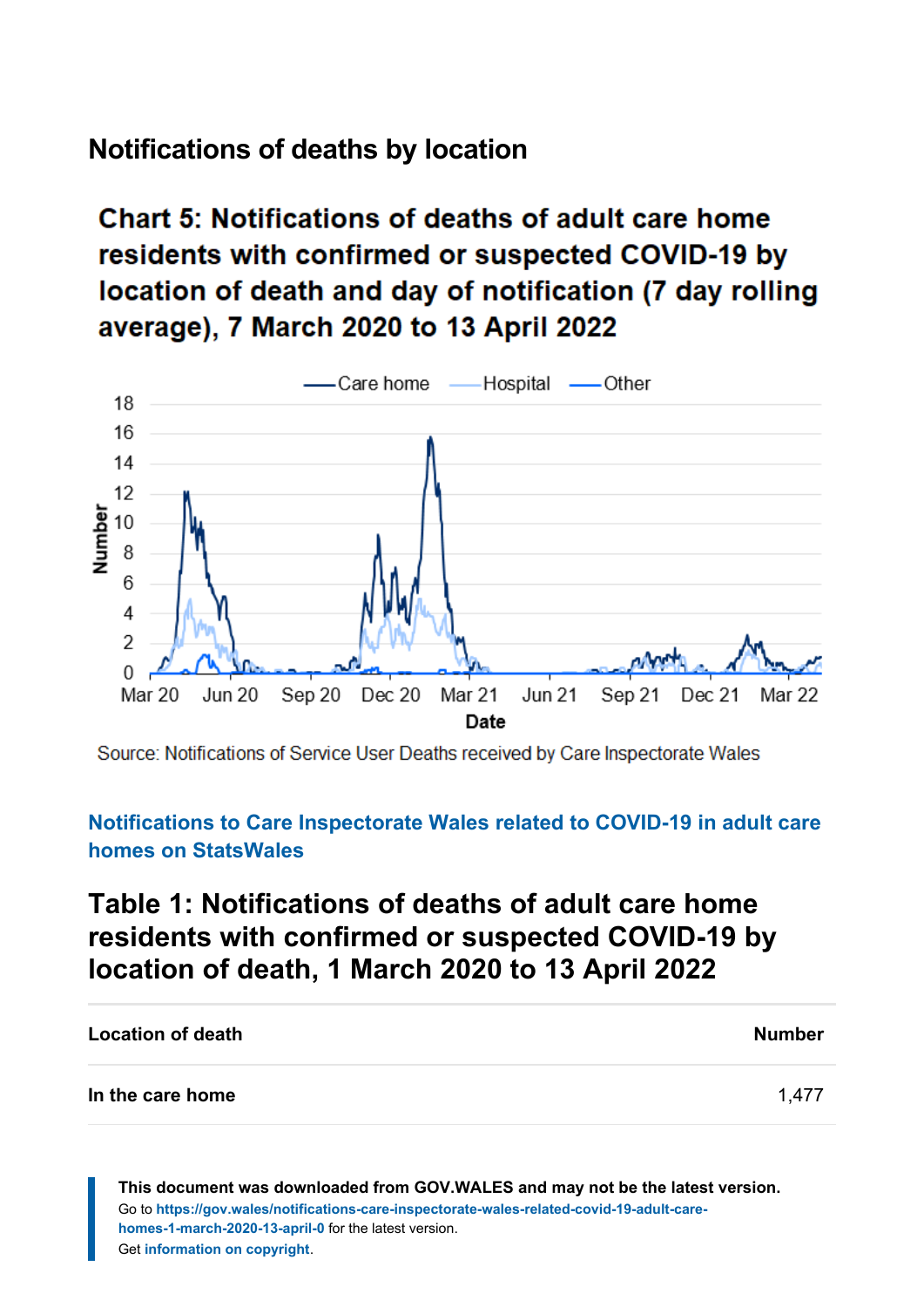| <b>Location of death</b> | <b>Number</b> |
|--------------------------|---------------|
| <b>Hospital</b>          | 656           |
| <b>Hospice</b>           | 4             |
| Person's own home        | 17            |
| <b>Ambulance</b>         | 2             |
| <b>Unknown</b>           | 0             |
| <b>Other</b>             | 15            |
| <b>Total</b>             | 2,171         |

Source: Notifications of Care Home Resident Deaths received by Care Inspectorate Wales

#### **From 1 March 2020 to 13 April 2022**

- 68.0% of suspected and confirmed COVID-19 deaths were located in the care home.
- 30.2% of suspected and confirmed COVID-19 deaths were located in hospital.

# <span id="page-11-0"></span>**Background**

The data in this release is based on the date of the notification rather than the date a COVID-19 case has been confirmed or the date of death. CIW notifications of confirmed cases and cause of death are reported by the care home provider. Due to working patterns, there tends to be a lower number of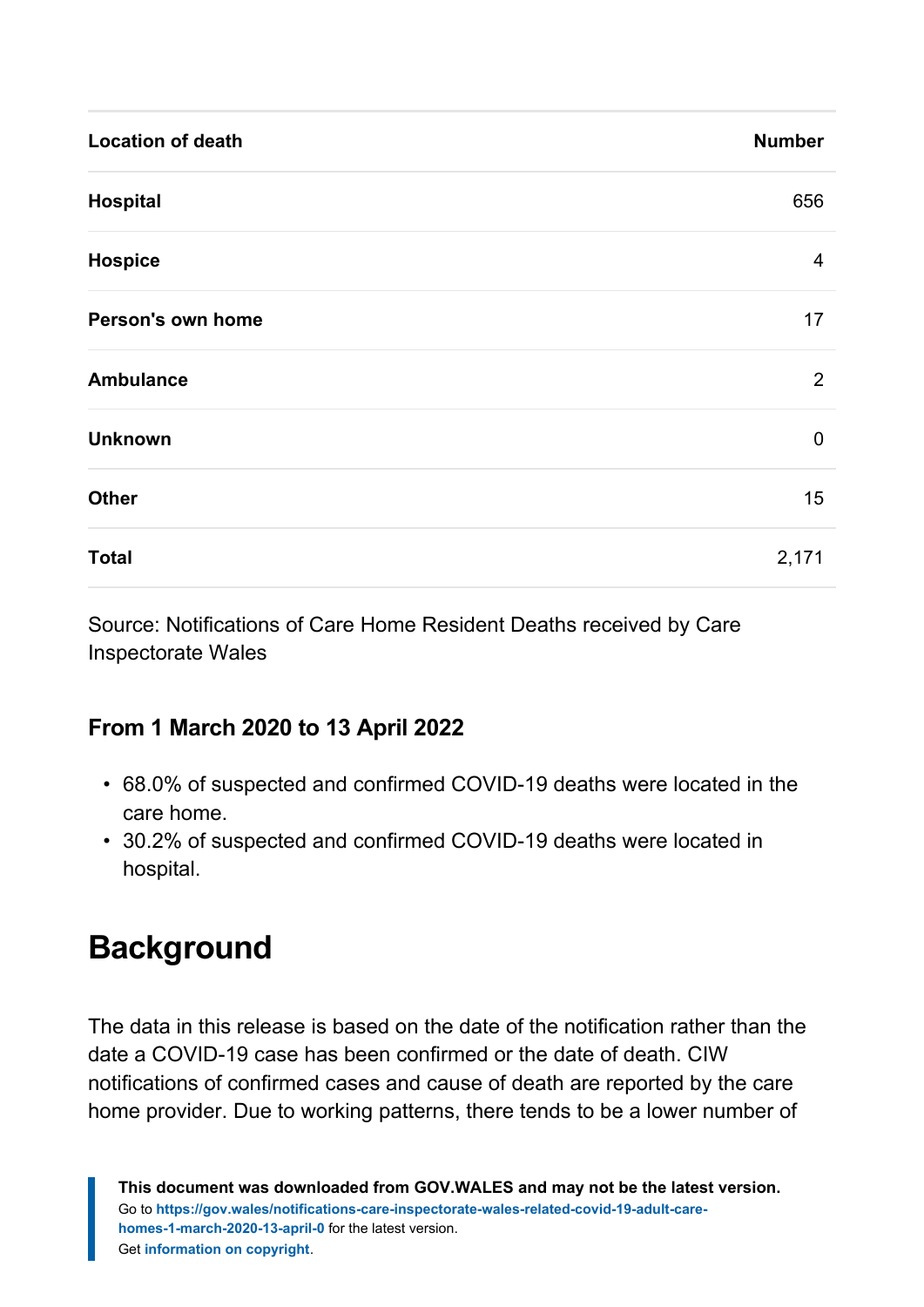notifications of confirmed COVID-19 cases or deaths during the weekends when compared to notifications for Monday to Friday. There is often a larger number of notifications on a Monday.

The data used for the notifications of cases and the notifications of deaths combines both adult care homes, and adult and child care homes. There are 1,032 adult care homes and 17 adult and child care homes in Wales.

### **Notifications of confirmed COVID-19 cases in adult care homes**

The data presented here is based on the notifications of confirmed cases received by CIW from adult care homes, which relate to their staff or residents. The care home provider only needs to notify CIW of a confirmed case based on a positive laboratory test result. There may be a potential delay between a confirmed COVID-19 case and when the care home providers notify CIW. The number of confirmed COVID-19 cases referred to here is different to the number of new cases published by Public Health Wales. These sources of data are not directly comparable due to differences in timing and the level of validation carried out. Welsh Government publish this data to ensure access to the CIW data is transparent and to provide timely indication of the trends for all notifications of confirmed COVID-19 cases in care homes in Wales. CIW are reliant on providers notifying them consistently and accurately. CIW have requested that providers notify without delay but it is important to note that:

- this data does not tell us the current number of confirmed cases in any one adult care home
- this data is only as accurate as the information submitted by the provider
- providers only informed of confirmed cases from 19 August 2020 onwards

### **Notifications of COVID-19 deaths in adult care homes**

The data presented here is based on the Notifications of Care Home Resident Deaths received by CIW from adult care homes which relate to their residents.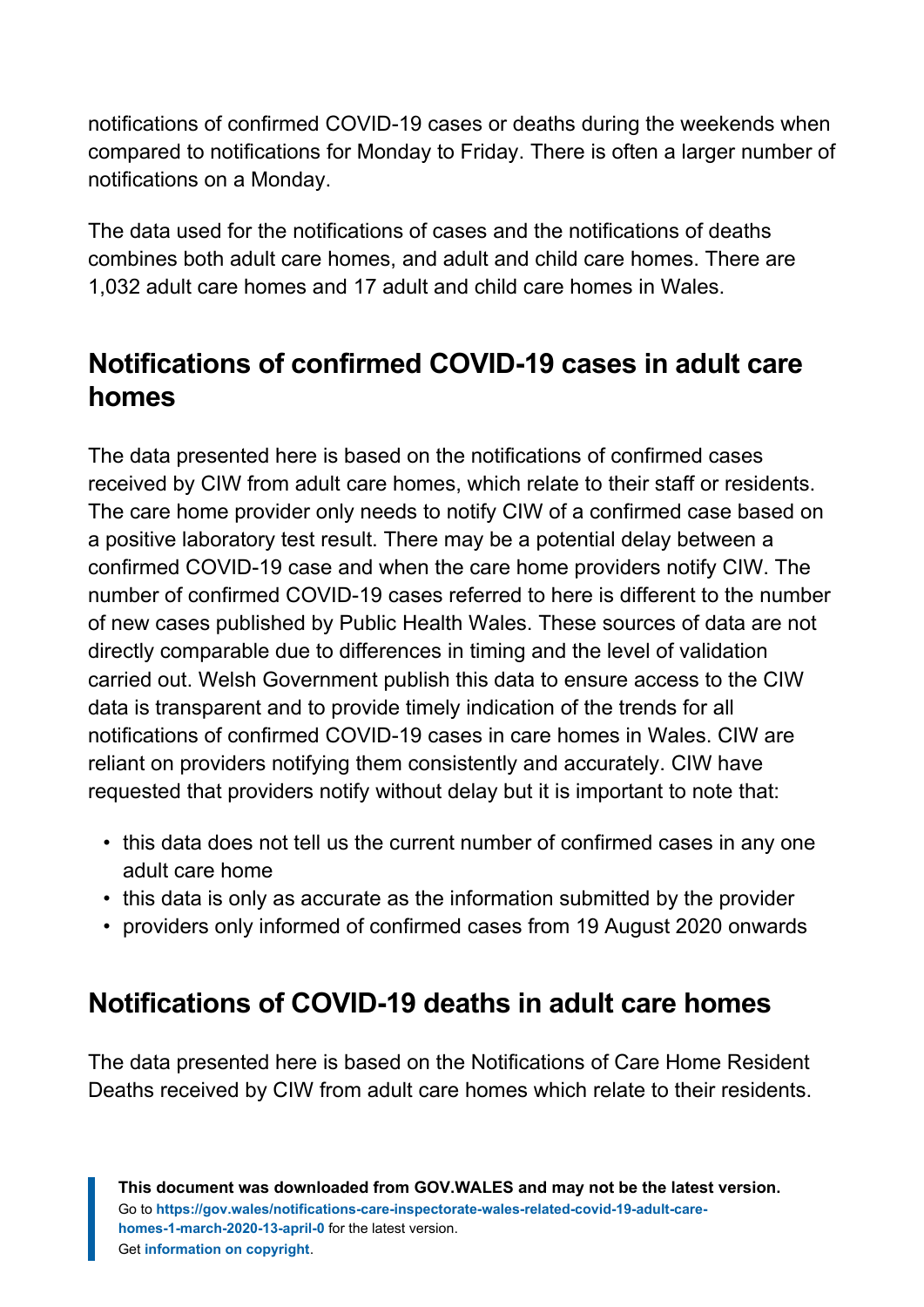The location of death may be in the care home, in hospital or another location. The data is not based on laboratory confirmed tests, and not directly comparable with Public Health Wales (PHW) data. In their rapid surveillance dashboard, PHW include some notifications received from care homes with a positive laboratory confirmed test for COVID-19. These data **cannot** be added together. Welsh Government publish this data to ensure access to the CIW data is transparent and to provide a timely indication of trends for all deaths to care home residents in Wales, from COVID-19 or otherwise. CIW are reliant on providers notifying and specifying that they are COVID-19 related deaths. The **[data published by the Office for National Statistics \(ONS\)](https://www.ons.gov.uk/peoplepopulationandcommunity/birthsdeathsandmarriages/deaths/bulletins/deathsregisteredweeklyinenglandandwalesprovisional/weekending23july2021)**, which includes all deaths where COVID-19 was a factor according to the death certificate, report higher numbers of deaths related to COVID-19 in care homes in Wales. Welsh Government will continue to work with CIW and ONS to explore the quality of these data.

As at 21 October 2021, CIW published **[data on deaths involving COVID-19](https://careinspectorate.wales/data-death-notifications-involving-covid-19) [received from individual adult care homes](https://careinspectorate.wales/data-death-notifications-involving-covid-19) in Wales** between 1 January 2020 and 30 June 2021.

Data included in this release is correct at 23:59 13 April 2022.

# <span id="page-13-0"></span>**Quality and methodology information**

### **Context**

In order to improve the timely availability of data on confirmed cases and deaths in care homes caused by the coronavirus (COVID-19), the Welsh Government and Care Inspectorate Wales (CIW) have agreed to publish provisional counts of confirmed cases and deaths in care homes, based on statutory notifications by care home providers to CIW. This information helps to monitor the impact of COVID-19 and contributes to Wales and UK wide monitoring and decisionmaking.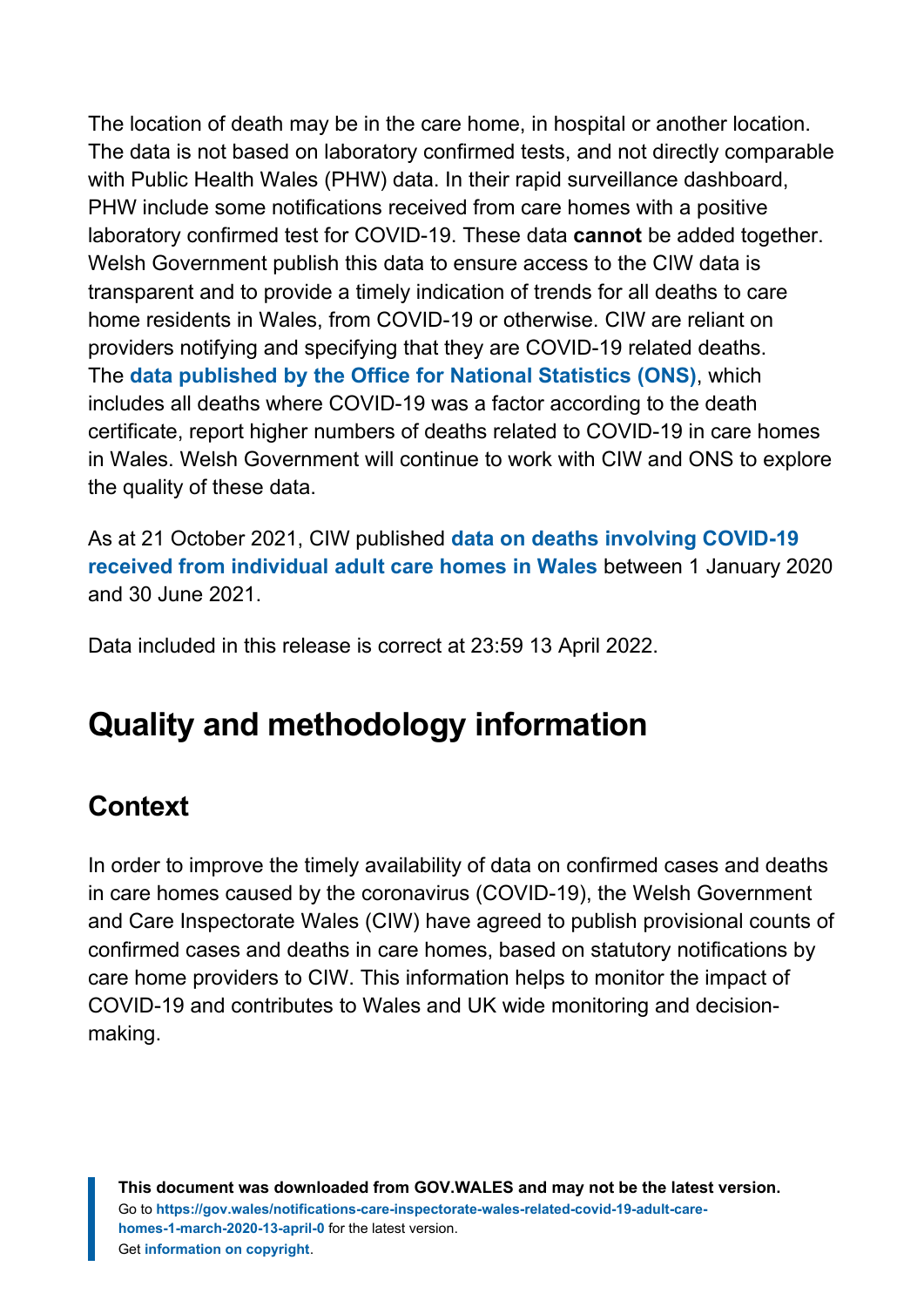### **Relevance**

As the independent regulator for care home providers in Wales, providers are statutorily required to notify CIW of deaths to residents. Care home providers are also statutorily required to notify CIW of outbreaks of infectious diseases such as COVID-19. CIW has requested that care home providers to notify it of each confirmed COVID-19 case in residents or staff within the care home, but there is no statutory obligation to do this. In addition, these statistics are used daily for a number of other purposes:

- to provide CIW with intelligence to inform their regulatory activity and decisions
- to understand the impact of the pandemic on care homes
- to support evidence-based advice on future decisions around reviews of lockdown arrangements
- to contribute to Wales and UK wide monitoring and decision-making

### **Accuracy**

From 26 October 2021, the number of notifications of deaths in adult care home residents were revised to reflect the findings of CIW's ongoing quality assurance. CIW re-categorised the cause of deaths for some residents which resulted in a decrease of 15 suspected COVID-19 notified deaths and an increase of 15 non-COVID-19 deaths between March and April 2020. Revised figures are denoted with an '(r)' on **[StatsWales](https://statswales.gov.wales/Catalogue/Health-and-Social-Care/Services-for-Social-Care-and-Childrens-Day-Care/notifications-to-care-inspectorate-wales-related-to-covid-19-in-adult-care-homes/deathsofresidentsfromadultcarehomes-by-dateofnotification-cause)**.

To ensure accurate reporting of provisional counts of deaths in care homes, based on notifications by care home providers, CIW carried out a detailed review of the data. They found that on a few occasions, some providers had reported duplicate notifications of the same death, either through provider error or in an attempt to provide updates to previous notifications. From 12 October 2021, these duplicates were removed from the published figures. This process resulted in a decrease in the number of deaths of residents in adult care homes, and adult and child care homes (a decrease of 92 non-COVID-19 related deaths and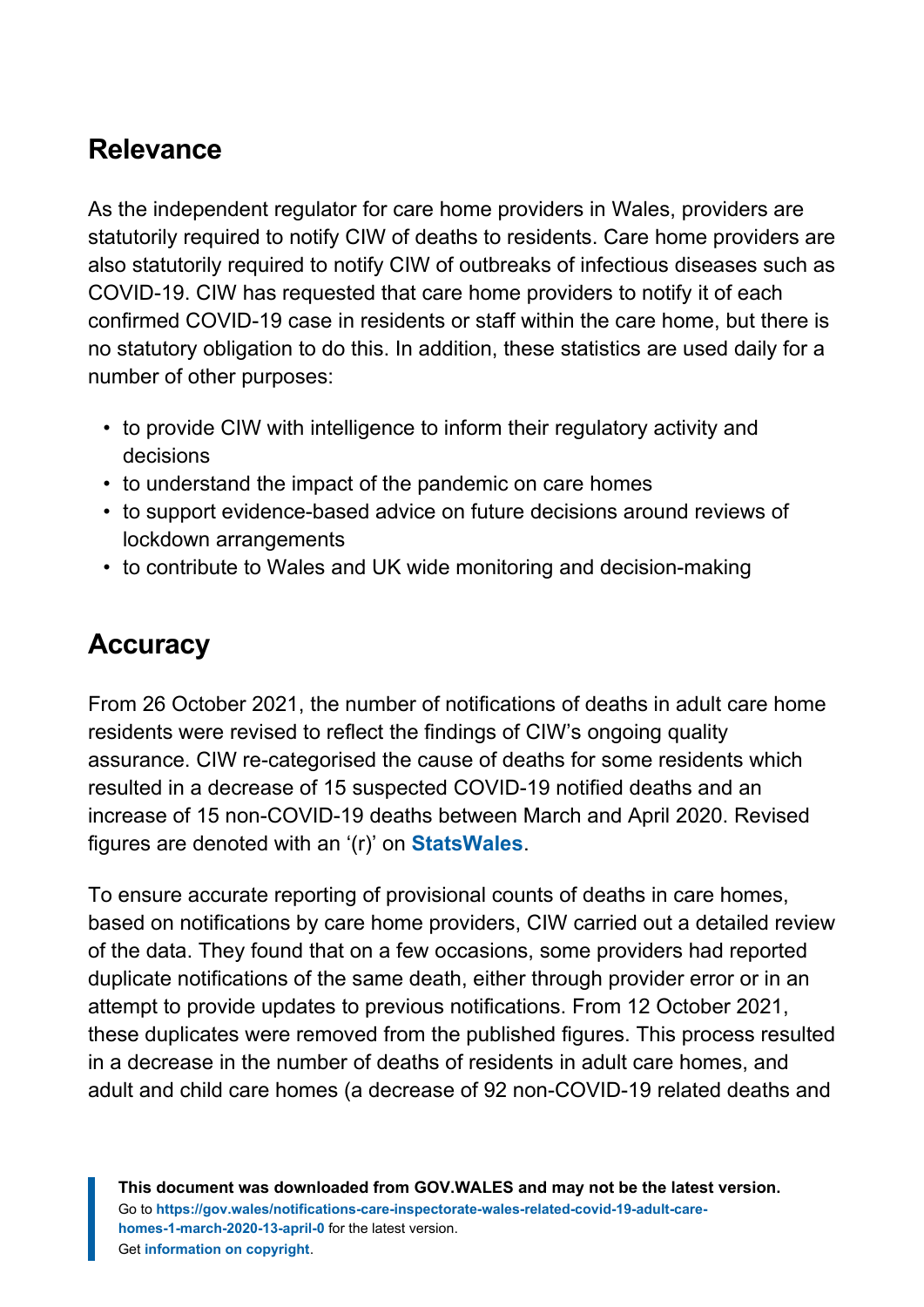13 COVID-19 related deaths for the period between 1 January 2019 and 1 October 2021).

Duplicates may still occur as it is possible that providers could continue to report multiple notifications of the same death, however, CIW will conduct regular quality assurance to minimise the impact this could have on the data. If revisions are submitted, revised figures will be published on **[StatsWales](https://statswales.gov.wales/Catalogue/Health-and-Social-Care/Services-for-Social-Care-and-Childrens-Day-Care/notifications-to-care-inspectorate-wales-related-to-covid-19-in-adult-care-homes)**, denoted with an '(r)', indicating that the figure has been revised since the last publication.

From 21 May 2021, CIW changed the day they supply data to Welsh Government on the number of adult homes reporting one or more confirmed cases of COVID-19. Data is now provided weekly on a Wednesday, instead of a Thursday, due to an update in Care Inspectorate Wales' internal processes. Where we previously reported on the number of COVID-19 cases in the last 7 or 20 days based on data as of the Thursday, this now refers to the data as of the Wednesday.

For consistency with the notifications of cases data, we moved the latest data for the provisional number of daily deaths in adult care homes to as of the Wednesday, rather than as of the Thursday.

Between 9 April and 21 May 2021, CIW changed the frequency of the data they supply to Welsh Government on the number of adult homes reporting one or more confirmed cases of COVID-19. Instead of daily, data was provided weekly on a Thursday. The reason for making this change was due to there being little change in the data on a day to day basis. This allowed CIW to release some inspector capacity and increase their inspections of care homes. This change only affected the notifications of cases data. Where Welsh Government previously reported on the number of COVID-19 cases in the last 7 or 20 days based on data as of the Friday, Welsh Government reported the data as of the Thursday. Daily data from before 9 April 2021 is still displayed in Chart 1 and provided on StatsWales to give a full picture of the data available. After 9 April 2021, weekly data is displayed which reduced fluctuations in the data, as shown in the charts.

Following Welsh Government guidance issued on 17 December 2020, COVID-19 outbreaks can now be declared as over once 20 days have elapsed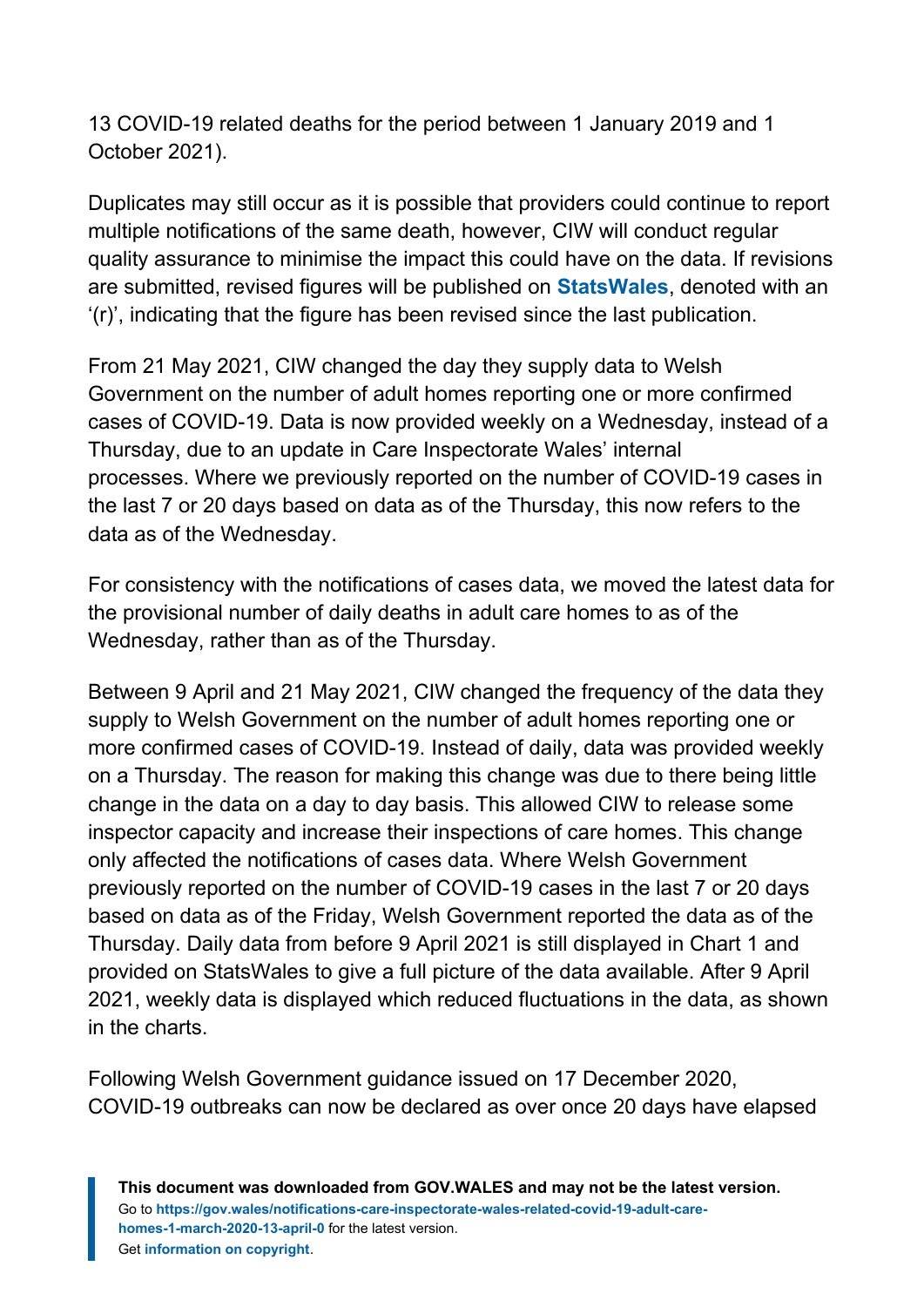since the last affected individual returns a positive test or manifests symptoms. Multi-disciplinary teams must take into account the specific circumstances of individual homes, including the Infection Prevention and Control (IPC) processes that have been applied. In line with this guidance, CIW have revised their daily notifications report to replace the previous 28 day measure to a 20 day measure. This change is reflected in the data presented in this release.

The number of adult care homes in this report fluctuates. This is due to the registration of new care homes and the closure of others. For example, during November 2020, 6 adult care homes were removed and 4 were added. For the notifications of confirmed COVID-19 cases in adult care homes data is collected on a weekly basis via an online form developed and maintained by Care Inspectorate Wales. For the Notifications of COVID-19 deaths in adult care homes data is collected on a daily basis via an online form developed and maintained by Care Inspectorate Wales. The data is validated against previous returns and any significant changes are queried.

Care homes are required to notify CIW of the location of death and cause of death. Prior to 29 April 2020 this was via a free text box and CIW used manual searches on the data to produce summaries by category. From 29 April 2020 the form was amended to include mandatory tick box categories for COVID-19 Confirmed or Suspected and location (hospital, care home, hospice, ambulance, other). Therefore the methodology used to produce these figures changed from 29 April 2020.

In terms of 'Confirmed' COVID-19, from 29 April 2020 onwards, this has been provided to CIW by the care home provider by means of an answer to the question: 'Was the death a result of confirmed COVID-19?'

Prior to this date, the care home provider was not asked this question, therefore, 'Confirmed' for these is where CIW's inspectors have reviewed the free text data provided by the care home provider (on the questions 'cause of the person's death, if known and confirmed by a medical practitioner' and 'summary of the circumstances leading up to the persons death and all contributing factors') and determined that it relates to a confirmed case.

In both scenarios CIW are reliant on the care home provider to inform them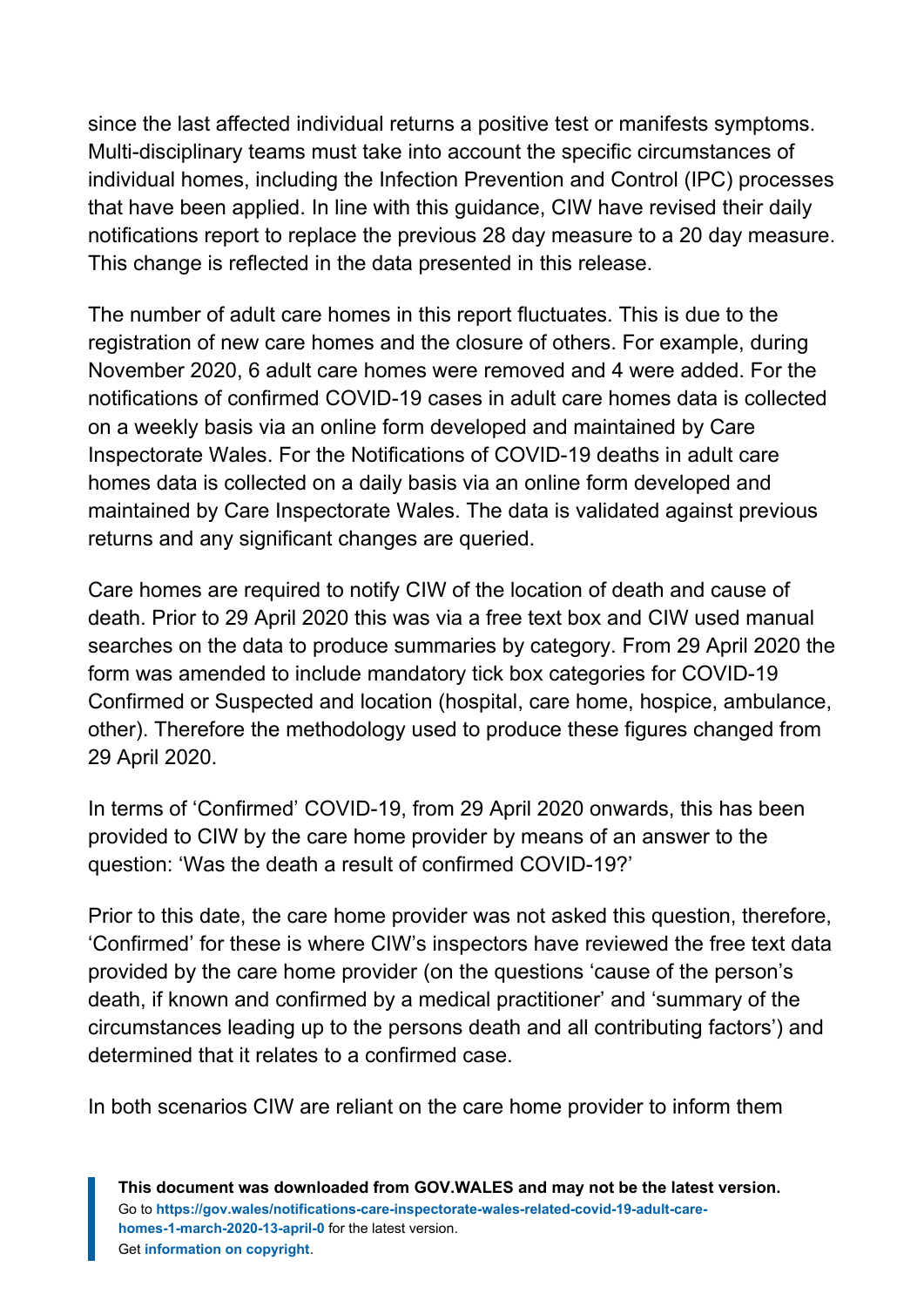appropriately of a confirmed case.

Data includes all notifications up to midnight each day.

The COVID-19 cases data covers the number of care homes that have reported one or more confirmed cases, not the number of cases or the number of reports.

The COVID-19 cases data covers residents and staff working at the home.

The deaths data collection covers residents of adult care homes.

### **Timeliness and punctuality**

The notification of deaths data in this release provides data from the 1 March 2020 and onwards, and the same time period two years prior. The notification of confirmed COVID-19 cases data in this release provides data from 16 December 2020 onwards to reflect the change in guidance that occurred on 17 December 2020.

### **Accessibility and clarity**

This statistical release has been pre-announced and then published on the **[Statistics and Research section of our website](https://gov.wales/statistics-and-research)**. It is accompanied by **[StatsWales tables](https://statswales.gov.wales/Catalogue/Health-and-Social-Care/Services-for-Social-Care-and-Childrens-Day-Care/notifications-to-care-inspectorate-wales-related-to-covid-19-in-adult-care-homes)** to allow users to have direct access to the data that underlies the charts in this release.

### **Comparability**

Data for **[England](https://www.ons.gov.uk/peoplepopulationandcommunity/birthsdeathsandmarriages/deaths/datasets/numberofdeathsincarehomesnotifiedtothecarequalitycommissionengland)** was first published on 28 April 2020.

The Chief Statistician has produced a **[blog](https://digitalanddata.blog.gov.wales/2020/05/05/chief-statisticians-update-explaining-covid-19-mortality-data-sources-for-wales/?_ga=2.200481261.295306657.1589105957-324839774.1563805122)** of the different sources of data on Coronavirus (COVID-19) related deaths in Wales.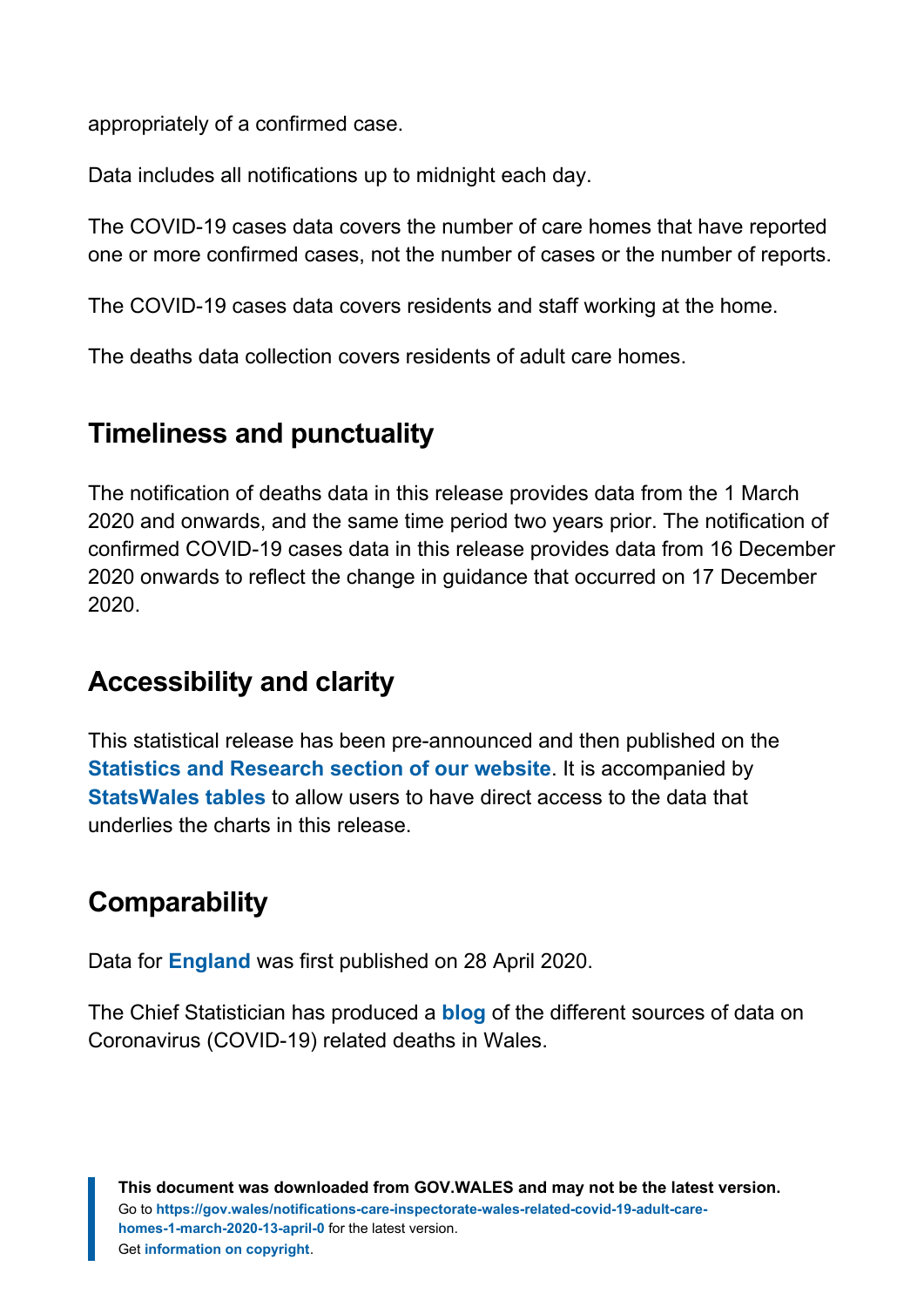### **National Statistics status**

These statistics are not National Statistics. However, as far as has been practicable, they have been collected and validated in accordance with the pillars and principles within the **[Code of Practice for Statistics](https://code.statisticsauthority.gov.uk/)**. We continue to develop the data collection and quality assurance process to improve the data.

These statistics have been produced quickly in response to developing world events.

## **Well-being of Future Generations Act**

The Well-being of Future Generations Act 2015 is about improving the social, economic, environmental and cultural wellbeing of Wales. The Act puts in place seven wellbeing goals for Wales. These are for a more equal, prosperous, resilient, healthier and globally responsible Wales, with cohesive communities and a vibrant culture and thriving Welsh language. Under section (10)(1) of the Act, the Welsh Ministers must (a) publish indicators ("national indicators") that must be applied for the purpose of measuring progress towards the achievement of the wellbeing goals, and (b) lay a copy of the national indicators before Senedd Cymru. Under section 10(8) of the Well-being of Future Generations Act, where the Welsh Ministers revise the national indicators, they must as soon as reasonably practicable (a) publish the indicators as revised and (b) lay a copy of them before the Senedd. These national indicators were laid before the Senedd in 2021. The indicators laid on 14 December 2021 replace the set laid on 16 March 2016.

Information on the indicators, along with narratives for each of the wellbeing goals and associated technical information is available in the **[Wellbeing of](https://gov.wales/wellbeing-wales) [Wales report](https://gov.wales/wellbeing-wales)**.

Further information on the **[Well-being of Future Generations \(Wales\) Act](https://gov.wales/well-being-future-generations-wales-act-2015-guidance) [2015](https://gov.wales/well-being-future-generations-wales-act-2015-guidance)**.

The statistics included in this release could also provide supporting narrative to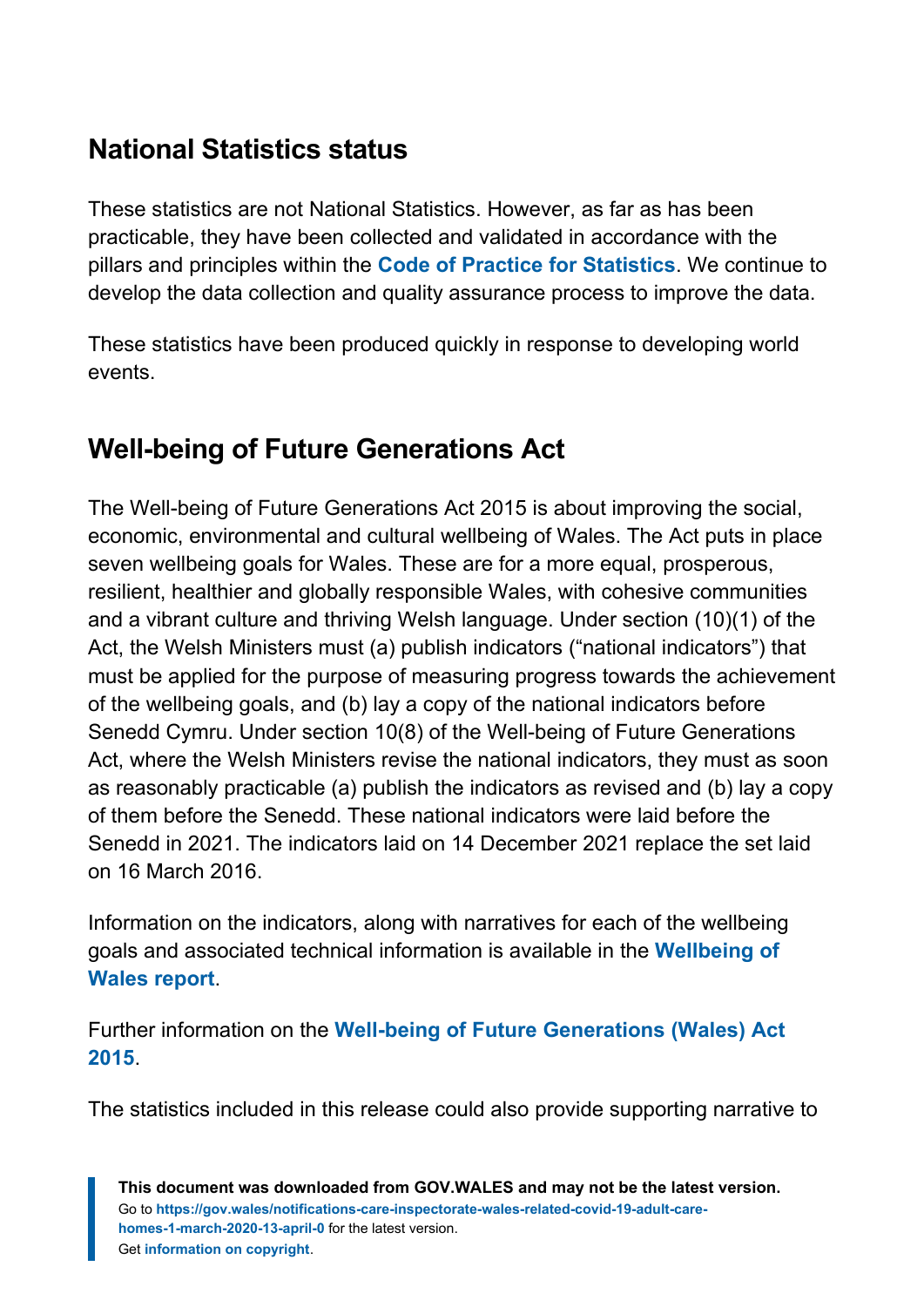the national indicators and be used by public services boards in relation to their local wellbeing assessments and local wellbeing plans.

### **We want your feedback**

We welcome any comments or feedback on how you use these releases, and any suggested changes to them via **[kas.covid19@gov.wales](mailto:KAS.COVID19@gov.wales)**.

# <span id="page-19-0"></span>**Next update**

Tuesday 3 May 2022

# <span id="page-19-1"></span>**Contact details**

Statistician: Ryan Pike Telephone: 0300 025 6415 Email: **[kas.covid19@gov.wales](mailto:KAS.COVID19@gov.wales)**

Media: 0300 025 8099

SFR 122/2022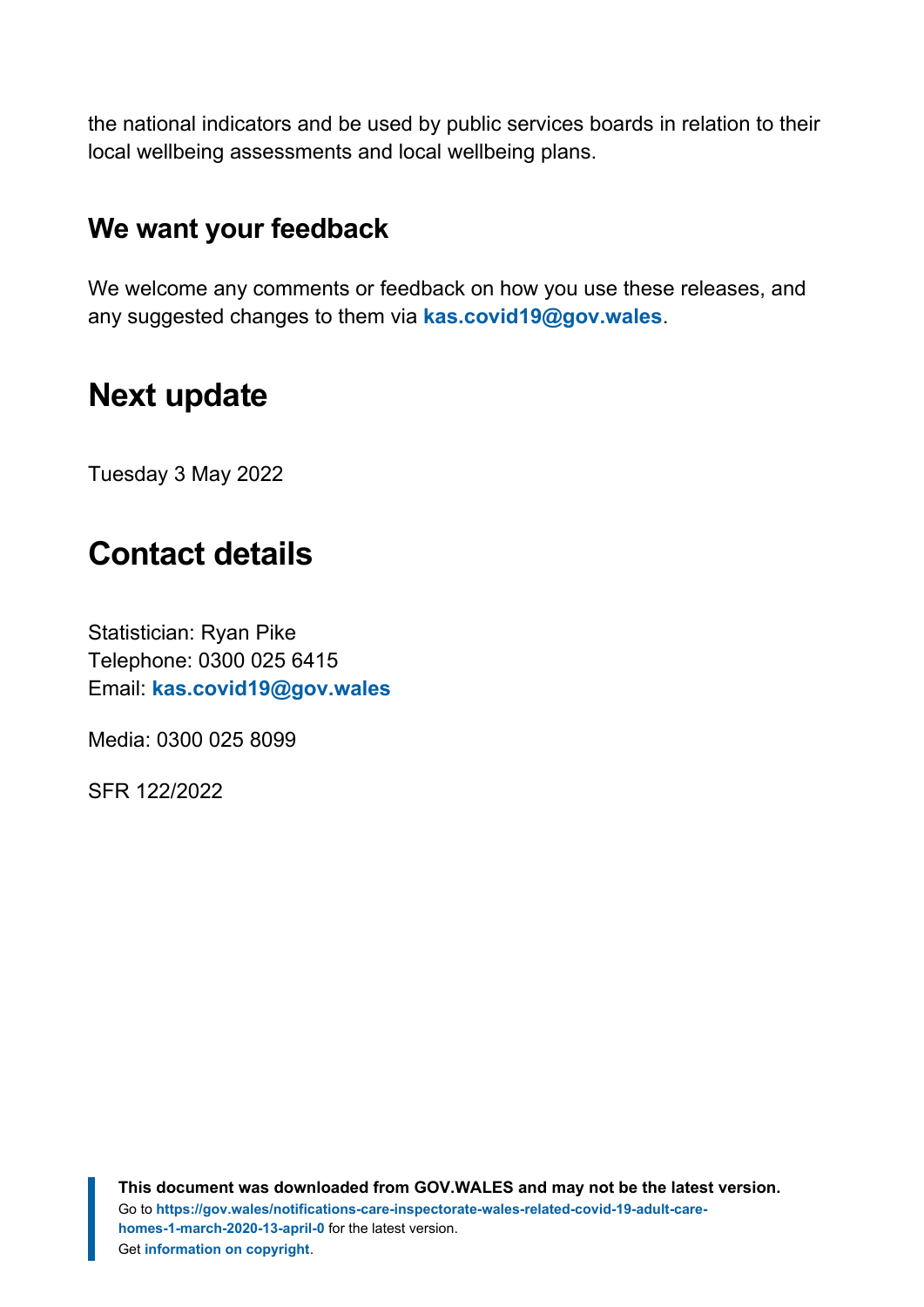# **About this document**

This document is a copy of the web page **[Notifications to Care Inspectorate](https://gov.wales/notifications-care-inspectorate-wales-related-covid-19-adult-care-homes-1-march-2020-13-april-0) [Wales related to COVID-19 in adult care homes: 1 March 2020 to 13 April](https://gov.wales/notifications-care-inspectorate-wales-related-covid-19-adult-care-homes-1-march-2020-13-april-0) [2022](https://gov.wales/notifications-care-inspectorate-wales-related-covid-19-adult-care-homes-1-march-2020-13-april-0)** downloaded.

Go to **[https://gov.wales/notifications-care-inspectorate-wales-related](https://gov.wales/notifications-care-inspectorate-wales-related-covid-19-adult-care-homes-1-march-2020-13-april-0)[covid-19-adult-care-homes-1-march-2020-13-april-0](https://gov.wales/notifications-care-inspectorate-wales-related-covid-19-adult-care-homes-1-march-2020-13-april-0)** for the latest version.

This document may not be fully accessible, for more information refer to our **[accessibility statement](https://gov.wales/accessibility-statement-govwales)**.

Get **[information on copyright](https://gov.wales/copyright-statement)**.